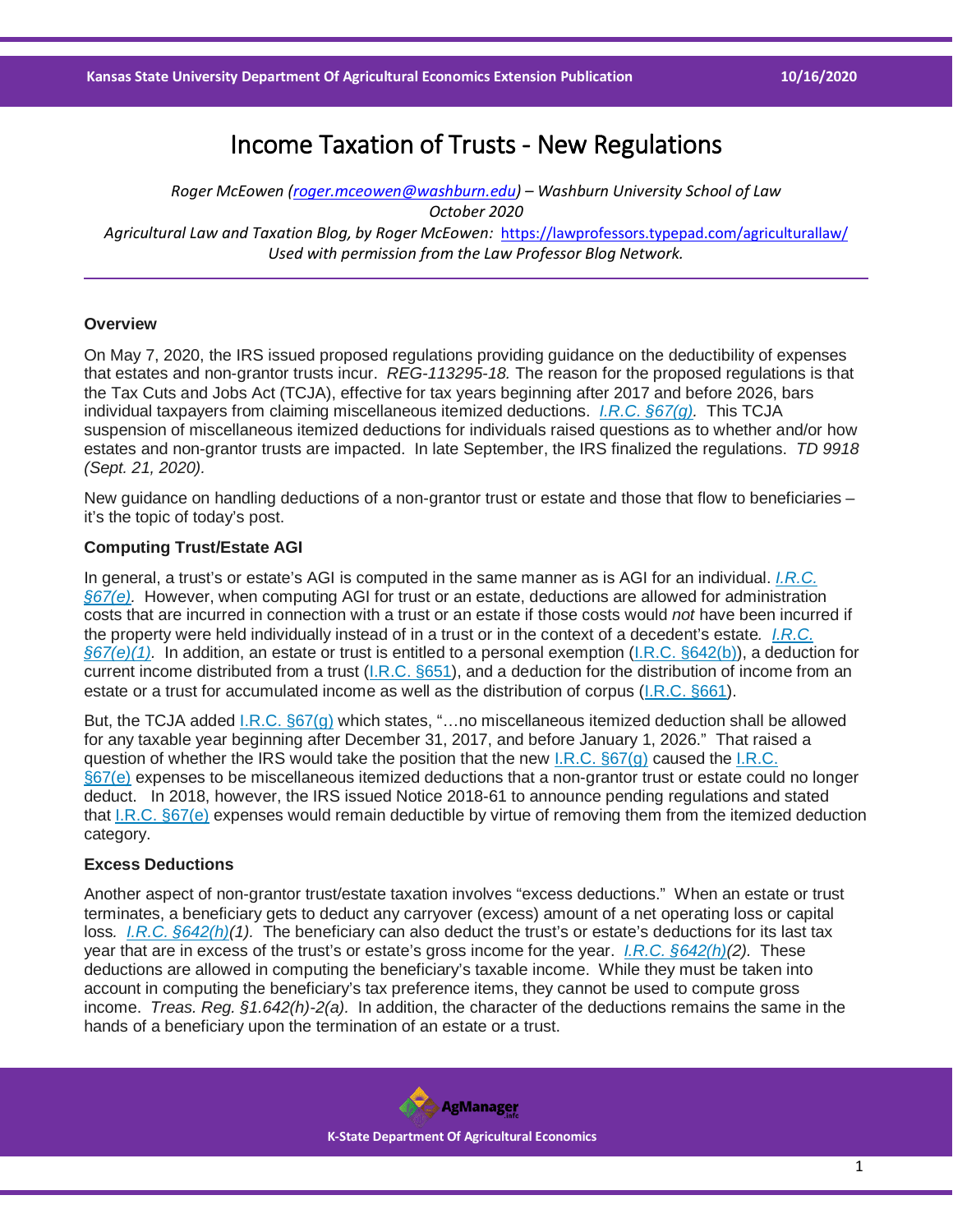But, the TCJA suspension of miscellaneous itemized deductions clouded the tax treatment of how excess deductions were to be handled. When a trust or estate terminates with excess deductions they *could be* treated in the hands of a beneficiary as a miscellaneous itemized deduction that [I.R.C.](https://casetext.com/statute/united-states-code/title-26-internal-revenue-code/subtitle-a-income-taxes/chapter-1-normal-taxes-and-surtaxes/subchapter-b-computation-of-taxable-income/part-i-definition-of-gross-income-adjusted-gross-income-taxable-income-etc/section-67-2-percent-floor-on-miscellaneous-itemized-deductions?ref=ArRBZs!UNqn3K)  [§67\(g\)](https://casetext.com/statute/united-states-code/title-26-internal-revenue-code/subtitle-a-income-taxes/chapter-1-normal-taxes-and-surtaxes/subchapter-b-computation-of-taxable-income/part-i-definition-of-gross-income-adjusted-gross-income-taxable-income-etc/section-67-2-percent-floor-on-miscellaneous-itemized-deductions?ref=ArRBZs!UNqn3K) disallows. I say "could be" because an excess deduction could take one of three forms. It is either comprised of deductions that are allowed when computing AGI under [I.R.C. §§62](https://casetext.com/statute/united-states-code/title-26-internal-revenue-code/subtitle-a-income-taxes/chapter-1-normal-taxes-and-surtaxes/subchapter-b-computation-of-taxable-income/part-i-definition-of-gross-income-adjusted-gross-income-taxable-income-etc/section-62-adjusted-gross-income-defined?ref=ArRBZs!SoNGsN) and 67(e); or it is an itemized deduction under  $I.R.C. §63(d)$  that is allowed when computing taxable income; or it is a miscellaneous itemized deduction that the TCJA disallows (through 2025).

## **Proposed Regulations**

The Proposed Regulations specify that certain deductions of an estate or trust are allowed in computing adjusted gross income (AGI) and are *not* miscellaneous itemized deductions and, thus, are not disallowed by [I.R.C. §67\(g\).](https://casetext.com/statute/united-states-code/title-26-internal-revenue-code/subtitle-a-income-taxes/chapter-1-normal-taxes-and-surtaxes/subchapter-b-computation-of-taxable-income/part-i-definition-of-gross-income-adjusted-gross-income-taxable-income-etc/section-67-2-percent-floor-on-miscellaneous-itemized-deductions?ref=ArRBZs!UNqn3K) Instead, they are treated at above-the-line deductions that are allowed in determining AGI . The Proposed Regulations also provide guidance on determining the character, amount and manner for allocating excess deductions that beneficiaries succeeding to the property of a terminated estate or nongrantor trust may claim on their individual income tax returns.

Specifically, the Proposed Regulations amend Treas. Reg. §1.67-4 to clarify that [I.R.C. §67\(g\)](https://casetext.com/statute/united-states-code/title-26-internal-revenue-code/subtitle-a-income-taxes/chapter-1-normal-taxes-and-surtaxes/subchapter-b-computation-of-taxable-income/part-i-definition-of-gross-income-adjusted-gross-income-taxable-income-etc/section-67-2-percent-floor-on-miscellaneous-itemized-deductions?ref=ArRBZs!UNqn3K) doesn't disallow an estate or non-grantor trust from claiming deductions: (1) for costs which are paid or incurred in connection with the administration of the estate or trust and which would not have been incurred if the property were not held in the trust or estate; and (2) for deductions that are allowed under [I.R.C. §§642\(b\),](https://casetext.com/statute/united-states-code/title-26-internal-revenue-code/subtitle-a-income-taxes/chapter-1-normal-taxes-and-surtaxes/subchapter-j-estates-trusts-beneficiaries-and-decedents/part-i-estates-trusts-and-beneficiaries/subpart-a-general-rules-for-taxation-of-estates-and-trusts/section-642-special-rules-for-credits-and-deductions?ref=ArRBZs!NBcIX8) 651 and 661 (personal exemption for an estate or trust; income distributed currently; and distributions for accumulated income and corpus).

As for excess deductions of an estate or trust, prior Proposed Regulations treated excess deductions upon termination of an estate or non-grantor trust as a single miscellaneous itemized deduction. The new Proposed Regulations, however, segregate excess deductions when determining their character, amount, and how they are to be allocated to beneficiaries. The new Proposed Regulations specified that the excess amount retains its separate character as either an amount that is used to arrive at AGI; a non-miscellaneous itemized deduction; or a miscellaneous deduction. That character doesn't change in the hands of the beneficiary. The fiduciary is to separately identify deductions that may be limited when the beneficiary claims the deductions.

The Proposed Regulations utilize Treas. Reg. §1.652(b)-3 such that, in the year that a trust or estate terminates, excess deductions that are directly attributable to a particular class of income are allocated to that income. The Preamble to the Proposed Regulations states that excess deductions are allocated to beneficiaries under the rules set forth in Treas. Reg. §1.642(h)-4. After allocation, the amount and character of any remaining deductions are treated as excess deductions in a beneficiary's hands in accordance with [I.R.C. §642\(h\)\(](https://casetext.com/statute/united-states-code/title-26-internal-revenue-code/subtitle-a-income-taxes/chapter-1-normal-taxes-and-surtaxes/subchapter-j-estates-trusts-beneficiaries-and-decedents/part-i-estates-trusts-and-beneficiaries/subpart-a-general-rules-for-taxation-of-estates-and-trusts/section-642-special-rules-for-credits-and-deductions?ref=ArRBZs!NBcIX8)2). This accords with the legislative history of [I.R.C. §642\(h\)](https://casetext.com/statute/united-states-code/title-26-internal-revenue-code/subtitle-a-income-taxes/chapter-1-normal-taxes-and-surtaxes/subchapter-j-estates-trusts-beneficiaries-and-decedents/part-i-estates-trusts-and-beneficiaries/subpart-a-general-rules-for-taxation-of-estates-and-trusts/section-642-special-rules-for-credits-and-deductions?ref=ArRBZs!NBcIX8) in seeking to avoid "wasted" deductions.

The bifurcation of excess deductions into three categories by the Proposed Regulations rather than lumping them altogether miscellaneous itemized deductions disallowed by the TCJA is pro-taxpayer.

The IRS says that the Proposed Regulations can be relied on for tax years beginning after 2017, and on or before the proposed regulations are published as final regulations.

#### **Final Regulations**

**I.R.C. §67(g) doesn't control.** The Final Regulations affirm that deductions for costs which are paid or incurred in connection with the administration of an estate or trust and which would not have been incurred if the property were not held in such trust or estate remain deductible in computing AGI. In other words, [I.R.C.](https://casetext.com/statute/united-states-code/title-26-internal-revenue-code/subtitle-a-income-taxes/chapter-1-normal-taxes-and-surtaxes/subchapter-b-computation-of-taxable-income/part-i-definition-of-gross-income-adjusted-gross-income-taxable-income-etc/section-67-2-percent-floor-on-miscellaneous-itemized-deductions?ref=ArRBZs!UNqn3K)  [§67\(e\)](https://casetext.com/statute/united-states-code/title-26-internal-revenue-code/subtitle-a-income-taxes/chapter-1-normal-taxes-and-surtaxes/subchapter-b-computation-of-taxable-income/part-i-definition-of-gross-income-adjusted-gross-income-taxable-income-etc/section-67-2-percent-floor-on-miscellaneous-itemized-deductions?ref=ArRBZs!UNqn3K) overrides [I.R.C. §67\(g\).](https://casetext.com/statute/united-states-code/title-26-internal-revenue-code/subtitle-a-income-taxes/chapter-1-normal-taxes-and-surtaxes/subchapter-b-computation-of-taxable-income/part-i-definition-of-gross-income-adjusted-gross-income-taxable-income-etc/section-67-2-percent-floor-on-miscellaneous-itemized-deductions?ref=ArRBZs!UNqn3K) However, the Final Regulations do not provide any guidance on whether

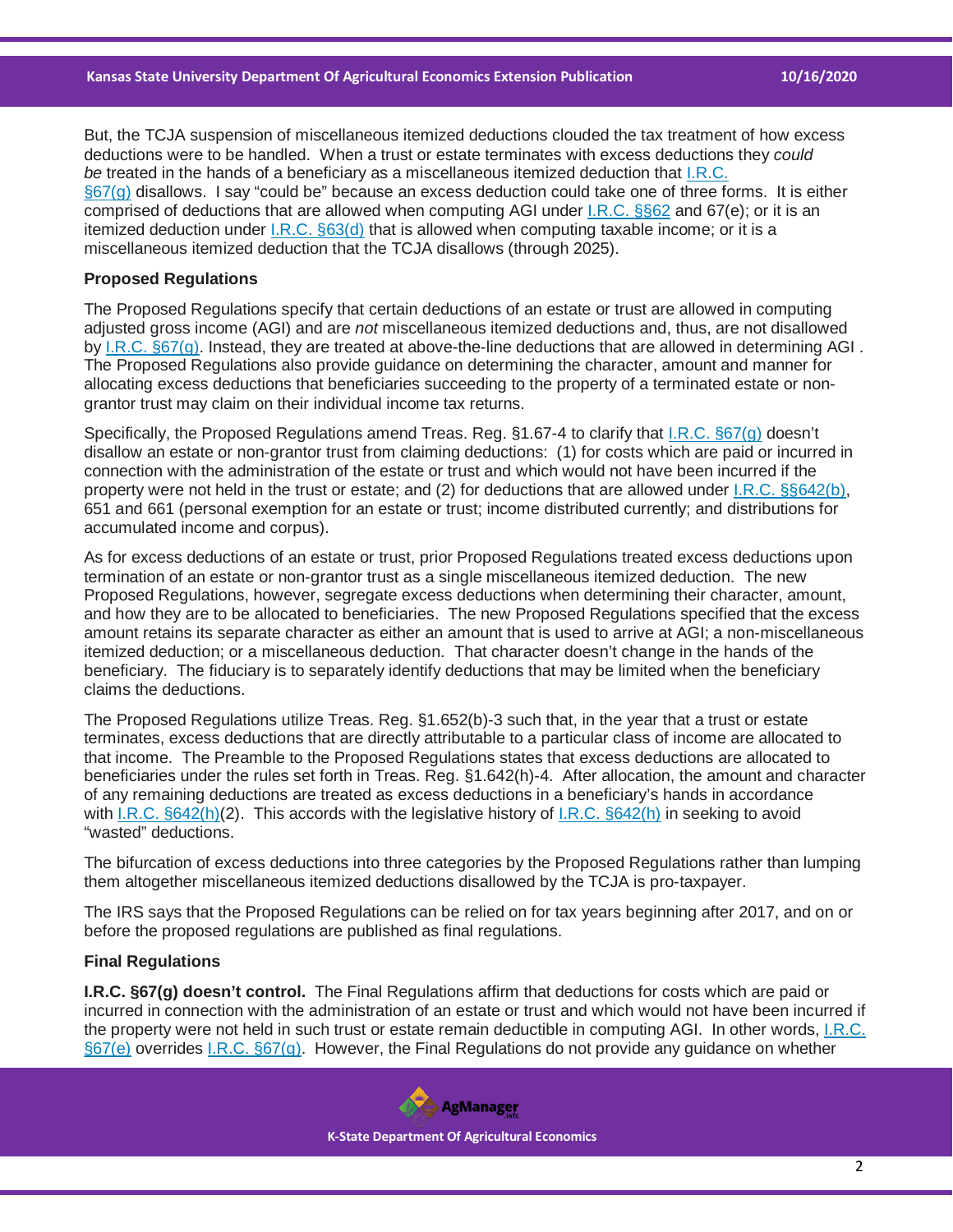these deductions (including those under [I.R.C. §§642\(b\),](https://casetext.com/statute/united-states-code/title-26-internal-revenue-code/subtitle-a-income-taxes/chapter-1-normal-taxes-and-surtaxes/subchapter-j-estates-trusts-beneficiaries-and-decedents/part-i-estates-trusts-and-beneficiaries/subpart-a-general-rules-for-taxation-of-estates-and-trusts/section-642-special-rules-for-credits-and-deductions?ref=ArRBZs!NBcIX8) 651 and 661) are deductible in computing alternative minimum tax for an estate or trust. That point was deemed to be outside the scope of the Final Regulations.

**Excess deductions.** As for excess deductions, the Final Regulations confirm the position of the Proposed Regulations that excess deductions retain their nature in the hands of the beneficiary. *Treas. Reg. §1.642(h)-2(a)(2).* How is that nature determined? Excess deductions passing from a trust or an estate have their nature pegged by Treas. Reg. §1.652(b)-3. The nature of excess deductions of a trust or an estate is determined by a three-step process: 1) direct expenses are allocated first (e.g., real estate taxes offset real estate rental income); 2) the trustee can exercise discretion when allocating remaining deductions – in essence, offsetting less favored deductions for individuals by using them against remaining trust/estate income (also, if direct expenses exceed the associated income, the excess can be offset at this step); 3) once all of the trust/estate income has been offset any remaining deductions constitute excess deductions when the trust/estate is terminated that are allocated to the beneficiaries in accordance with Treas. Reg. §1.642(h)-4. *Treas. Reg. 1.642(h)-2(b)(2).*

Example 2 of the Proposed Regulations was modified in the Final Regulations to permit allocation of personal property tax to income, with any [I.R.C. §67\(e\)](https://casetext.com/statute/united-states-code/title-26-internal-revenue-code/subtitle-a-income-taxes/chapter-1-normal-taxes-and-surtaxes/subchapter-b-computation-of-taxable-income/part-i-definition-of-gross-income-adjusted-gross-income-taxable-income-etc/section-67-2-percent-floor-on-miscellaneous-itemized-deductions?ref=ArRBZs!UNqn3K) expenses distributed to the beneficiary. Thus, the fiduciary has discretion to selectively allocate deductions to income or distribute them to a beneficiary. Those excess deductions that are, in a beneficiary's hands, allowed at arriving at AGI on Form 1040 are to be deducted as a negative item on Schedule 1.

As the Proposed Regulations required and the Preamble to the Final Regulations confirm, the information concerning excess deductions must be reported to the beneficiaries when a trust or an estate terminates. Deduction items must be separately stated when, in the beneficiary's hands, the deduction would be limited under the Code. The Preamble states that the Treasury Department and the IRS "plan to update the instructions for Form 1041, Schedule K-1 (Form 1041) and Form 1040…for 2020 and subsequent tax years to provide for the reporting of excess deductions that are [section 67\(e\)](https://casetext.com/statute/united-states-code/title-26-internal-revenue-code/subtitle-a-income-taxes/chapter-1-normal-taxes-and-surtaxes/subchapter-b-computation-of-taxable-income/part-i-definition-of-gross-income-adjusted-gross-income-taxable-income-etc/section-67-2-percent-floor-on-miscellaneous-itemized-deductions?ref=ArRBZs!UNqn3K) expenses or non-miscellaneous itemized deductions."

Because excess deductions retain their nature in a beneficiary's hands, any individual-level tax limitations still apply. Thus, for example, if an excess deduction results from state and local taxes (SALT) that a nongrantor trust or estate pays, is still limited at the beneficiary's level to the \$10,000 maximum amount under the TCJA. The Final Regulations addressed this issue, but the Treasury determined that it lacked the authority to exempt a beneficiary from the SALT limitation.

The Preamble also notes that beneficiaries subject to tax in states that don't conform to [I.R.C. §67\(g\)](https://casetext.com/statute/united-states-code/title-26-internal-revenue-code/subtitle-a-income-taxes/chapter-1-normal-taxes-and-surtaxes/subchapter-b-computation-of-taxable-income/part-i-definition-of-gross-income-adjusted-gross-income-taxable-income-etc/section-67-2-percent-floor-on-miscellaneous-itemized-deductions?ref=ArRBZs!UNqn3K) may need access to miscellaneous itemized deduction excess deduction information for state tax purposes. This burden apparently rests with the fiduciary of the estate/trust and the pertinent state taxing authority. The IRS declined to modify federal income tax forms to require or accommodate the collection of this information because it is a state tax issue and not a federal one.

The Final Regulations clarify that a beneficiary cannot carry back a net operating loss carryover that is passed out of a trust/estate in its final year. *Treas. Reg. §1.642(h)-5(a), Ex. 1.* A net operating loss carryover from an estate/trust can only be carried forward by the beneficiary.

## **Applicability**

The Final Regulations apply to tax years beginning after their publication in the Federal Register. They do not apply to all open tax years. Thus, it is not possible to file an amended return to take advantage of the position of the Final Regulations with respect to excess deductions for a tax year predating the effective date of the Final Regulations.